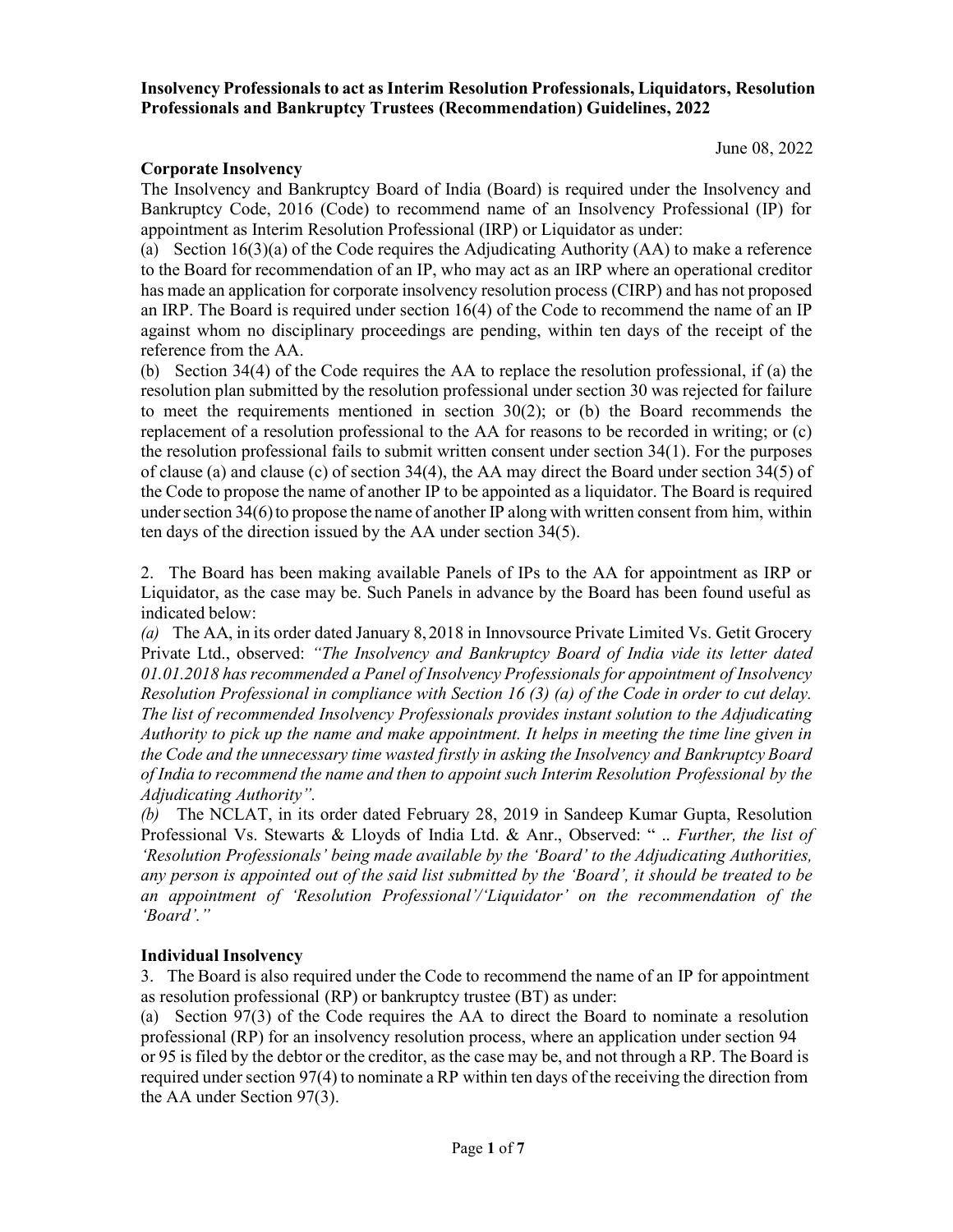(b) Section 98(2) of the Code requires the AA to make a reference to the Board for replacement of a RP in an insolvency resolution process, where in pursuance of Section 98(1), the debtor or the creditor is of the opinion that the RP appointed under section 97 is required to be replaced. The Board is required under section 98(3) to recommend the name of an RP, against whom no disciplinary proceedings are pending, within ten days of the receipt of the reference from the AA under Section 98(2).

(c) Section 125(3) of the Code requires the AA to direct the Board to nominate a bankruptcy trustee (BT) for the bankruptcy process, where a BT is not proposed by the debtor or creditor under section 122 or 123. The Board is required under section 125(4) to nominate a BT, within ten days of receiving the direction of the AA under Section 125(3).

(d) Section 146(2) of the Code requires the AA to direct the Board for replacement of the BT on his resignation in a bankruptcy process. The Board is required under section 146(3) to recommend another BT as a replacement, within ten days of the direction of the AA under Section 146(2).

(e) Section 147(2) of the Code requires the AA to direct the Board for replacement of a BT in a bankruptcy process in the event of occurrence of a vacancy in the office of the BT for any reason other than his/her replacement or resignation. The Board is required under section 147(3) to recommend a BT as a replacement, within ten days of the direction of the AA under section 147(2).

4. The relevant Rules provide as under:

(a) Rule 8 (2) of the Insolvency and Bankruptcy (Application to Adjudicating Authority for Insolvency Resolution Process for Personal Guarantors to Corporate Debtors) Rules, 2019 enables the Board to share a Panel of IPs, who may be appointed as resolution professionals, with the Adjudicating Authority for the purposes of section 97(4) and section 98(3).

(b) Rule 8 (2) of the Insolvency and Bankruptcy (Application to Adjudicating Authority for Bankruptcy Process for Personal Guarantors to Corporate Debtors) Rules, 2019 enables the Board to share a Panel of IPs, who may be appointed as bankruptcy trustee, with the Adjudicating Authority for the purposes of section 125(4) and section 146(3) and section 147(3) of the Code.

## Guidelines

5. At the time of reference/ directions received from the AA, the Board does not have information about the volume, nature and complexity of an insolvency or bankruptcy process and the resources available at the disposal of an IP. In such a situation, the Board is unlikely to add much value by recommending an IP for the process. Further, it takes some time for a reference or a direction from the AA to reach the Board. The Board may take up to ten days to identify an IP for the purpose. It also takes some time for the recommendation of the Board to reach the AA, after which the AA could appoint the recommended IP. The process of appointment may entail 2-3 weeks, which could be saved if the AA has a ready Panel of IPs recommended by the Board and it can pick up any name from the Panel for appointment while issuing the Order itself.

6. Given that every IP is equally qualified to be appointed as the IRP, Liquidator, RP or BT of any corporate or individual insolvency resolution, liquidation or bankruptcy process, as the case may be, if otherwise not disqualified, and in the interest of avoiding administrative delays, the Board considers necessary to have these guidelines to prepare a Panel of IPs for the purpose of section 16(4), 34(6), 97(4), 98(3), 125(4), 146(3) and 147(3).

## Panel of IPs

7.1 The Board will prepare a common Panel of IPs for appointment as IRP, Liquidator, RP and BT and share the same with the AA (Hon'ble NCLT and Hon'ble DRT) in accordance with these Guidelines.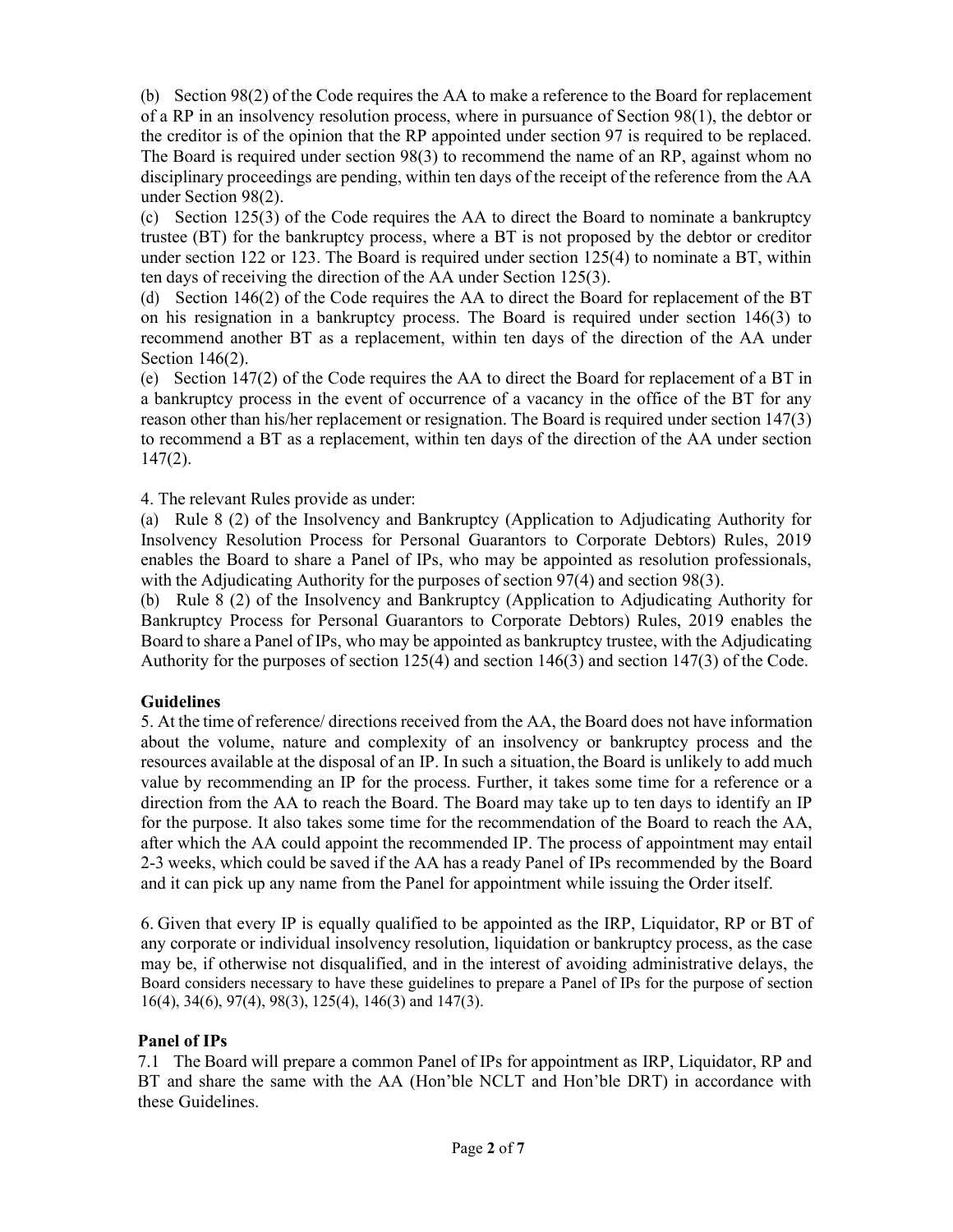7.2 The Panel will have Zone wise list of IPs based on the registered office (address as registered with the Board) of the IP.

7.3 The Panel will have validity of six months and a new Panel will replace the earlier Panel every six months. For example, the first Panel under these Guidelines will be valid for appointments during July – December 2022, and the next Panel will be valid for appointments during January – June 2023, and so on.

7.4 The NCLT may pick up any name from the Panel for appointment of IRP, Liquidator, RP or BT, for a CIRP, Liquidation Process, Insolvency Resolution or Bankruptcy Process relating to a corporate debtors and personal guarantors to corporate debtors, as the case may be.

7.5 The DRT may pick up any name from the Panel for appointment as RP or BT, for an Insolvency Resolution or Bankruptcy Process for personal guarantors to corporate debtors, as the case may be.

# Inclusion of IPs in the Panel

8. An IP will be eligible to be in the Panel of IPs, if -

- (a) there is no disciplinary proceeding, whether initiated by the Board or the IPA of which he is a member, pending against him;
- (b) he has not been convicted at any time in the last three years by a court of competent jurisdiction;
- (c) he expresses his interest to be included in the Panel for the relevant period;
- (d) he undertakes to discharge the responsibility as IRP, Liquidator, RP or BT, as he may be appointed by the AA;
- (e) he holds an Authorisation for Assignment (AFA), which is valid till the validity of Panel. For example, the IP included in the Panel for appointments during July – December 31, 2022 should have AFA valid up to December 31, 2022.

9. An IP will be included in the Panel against the Zone where his registered office (his address as registered with the Board) is located. For example, an IP located in the city of Surat (Gujarat) will be included in Ahmedabad Zone, which covers the State of Gujarat. He shall be eligible for appointment by any bench of NCLT or DRT located in the State of Gujarat, Union Territory of Dadra and Nagar Haveli, and Union Territory of Daman and Diu. The areas covered in different Zones are as under:

|            | <b>Areas Covered</b>                                                                                                                     |                                           |  |  |
|------------|------------------------------------------------------------------------------------------------------------------------------------------|-------------------------------------------|--|--|
| Zone       | (The IPs having registered office in these areas shall be eligible for<br>appointment by benches of NCLT and DRT located in these areas) |                                           |  |  |
| New Delhi  |                                                                                                                                          | Union territory of Delhi                  |  |  |
|            |                                                                                                                                          | State of Gujarat                          |  |  |
| Ahmedabad  | 2                                                                                                                                        | Union Territory of Dadra and Nagar Haveli |  |  |
|            | 3                                                                                                                                        | Union Territory of Daman and Diu          |  |  |
| Allahabad  |                                                                                                                                          | State of Uttar Pradesh                    |  |  |
|            | $\mathcal{D}_{\mathcal{A}}$                                                                                                              | State of Uttarakhand                      |  |  |
| Amravati   |                                                                                                                                          | State of Andhra Pradesh                   |  |  |
| Bengaluru  | State of Karnataka                                                                                                                       |                                           |  |  |
|            |                                                                                                                                          | State of Himachal Pradesh                 |  |  |
| Chandigarh | っ                                                                                                                                        | State of Punjab                           |  |  |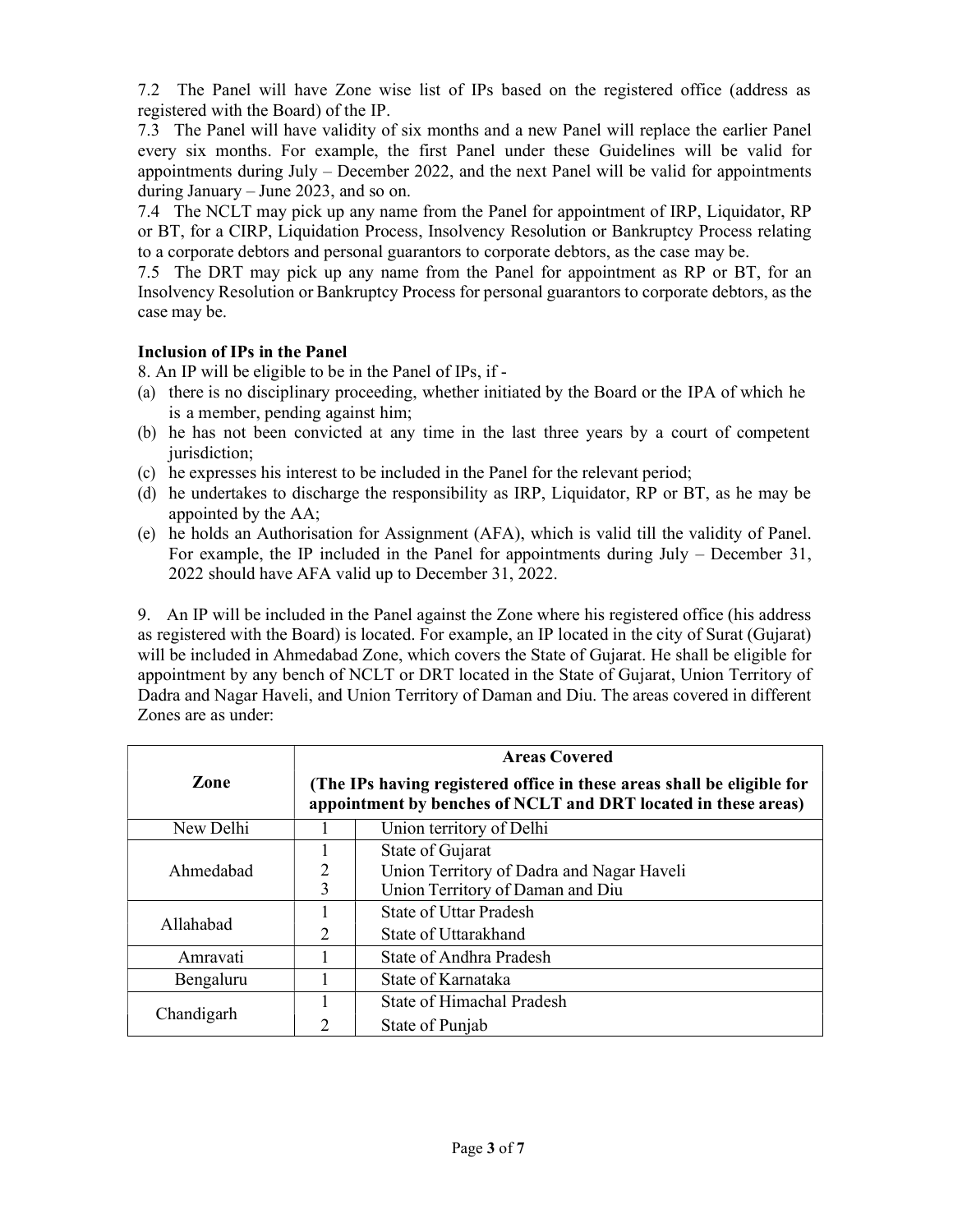|                | 3                       | State of Haryana                               |  |  |
|----------------|-------------------------|------------------------------------------------|--|--|
|                | 4                       | Union Territory of Chandigarh                  |  |  |
|                | 5                       | Union Territory of Jammu and Kashmir           |  |  |
|                | 6                       | Union Territory of Ladakh                      |  |  |
|                | 1                       | State of Chhattisgarh.                         |  |  |
| Cuttack        | 2                       | State of Odisha                                |  |  |
| Chennai        | 1                       | State of Tamil Nadu                            |  |  |
|                | 2                       | Union Territory of Puducherry                  |  |  |
|                | 1                       | <b>State of Arunachal Pradesh</b>              |  |  |
|                | $\overline{2}$          | <b>State of Assam</b>                          |  |  |
|                | 3                       | State of Manipur                               |  |  |
|                | 4                       | State of Mizoram                               |  |  |
| Guwahati       | 5                       | State of Meghalaya                             |  |  |
|                | 6                       | State of Nagaland                              |  |  |
|                | 7                       | State of Sikkim                                |  |  |
|                | 8                       | State of Tripura                               |  |  |
| Hyderabad<br>1 |                         | State of Telangana                             |  |  |
| Indore         | 1                       | State of Madhya Pradesh                        |  |  |
| Jaipur         | State of Rajasthan<br>1 |                                                |  |  |
| Kochi          | 1                       | State of Kerala                                |  |  |
|                | 2                       | Union Territory of Lakshadweep                 |  |  |
| Kolkata        | 1                       | State of Bihar                                 |  |  |
|                | 2                       | State of Jharkhand                             |  |  |
|                | 3                       | <b>State of West Bengal</b>                    |  |  |
|                | 4                       | Union Territory of Andaman and Nicobar Islands |  |  |
| Mumbai         | 1                       | State of Goa                                   |  |  |
|                | 2                       | State of Maharashtra                           |  |  |

## Expression of Interest

10. The Board shall invite expression of interest from IPs in Form A by sending an e-mail to them at their email addresses registered with the Board. The expression of interest must be received by the Board in Form A by the specified date. For example, the Board shall invite expression of interest by June 8, 2022 from IPs for inclusion in the Panel for July 1, 2022 to December 31, 2022. The IPs shall express their interest by June 25, 2022. The Board will send the Panel to the AA by June 30, 2022. This process will be repeated during November-December, 2022 for the next Panel.

## Ongoing Assignments

11. The eligible IPs will be included in the Panel in the order of the volume of ongoing processes they have in hand. The IP who has the lowest volume of ongoing processes will get a score of 100 and will be at the top of the Panel. The IP who has the highest volume of ongoing processes will get a score of 0. The difference between the highest volume and the lowest volume will be equated to 100 and other IPs will get scores between 0 and 100 depending on volume of their ongoing assignments.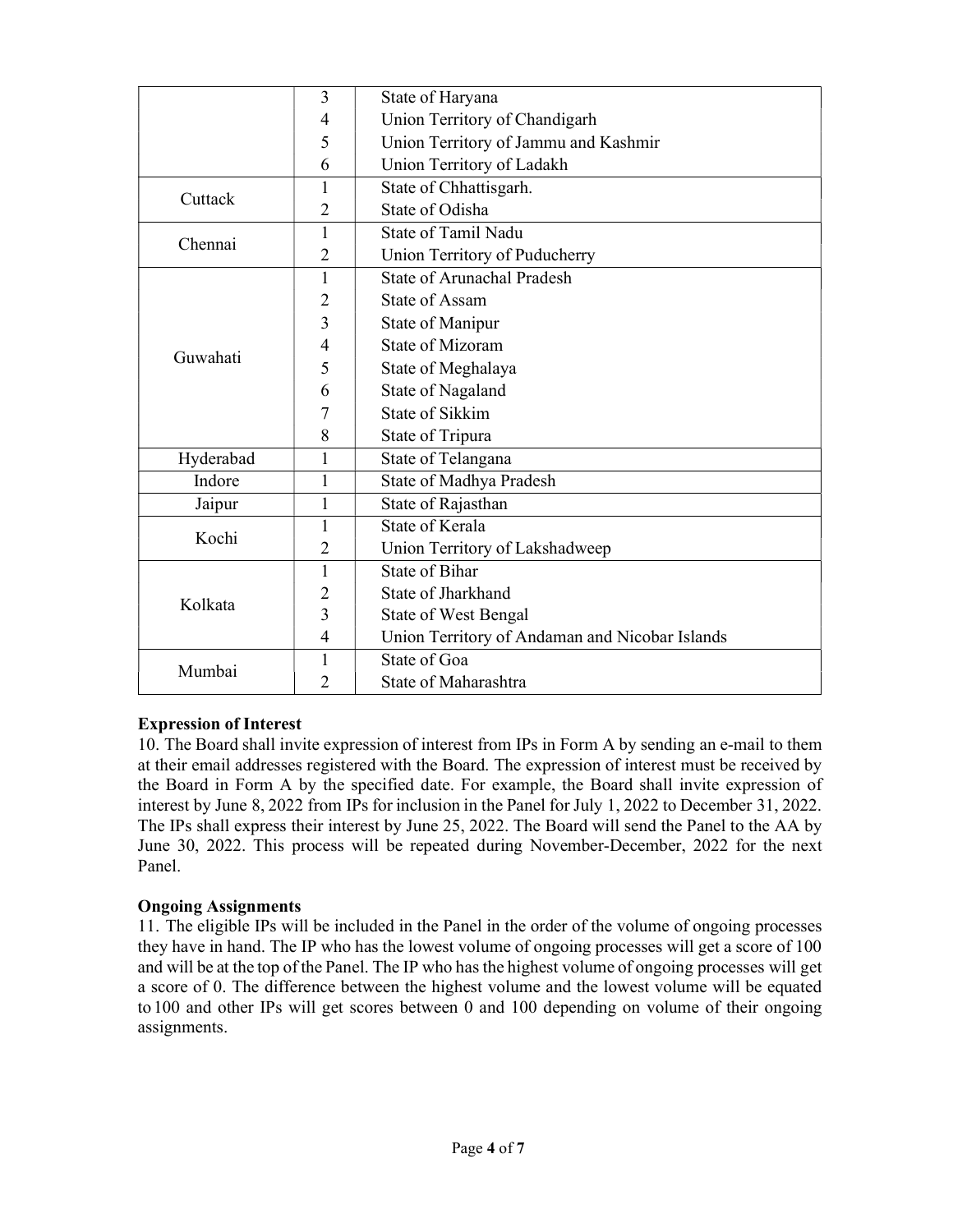### Illustration:

| IP             | Volume of ongoing | Difference between the highest volume and   | Formula         | Score |
|----------------|-------------------|---------------------------------------------|-----------------|-------|
|                | assignments       | the volume of ongoing assignments of the IP |                 |       |
|                | 20                | 100                                         | $100/100 * 100$ | 100   |
| ⌒              | 40                | 80                                          | $80/100 * 100$  | 80    |
|                | 60                | 60                                          | $60/100 * 100$  | 60    |
| $\overline{4}$ | 80                | 40                                          | $140/100 * 100$ | 40    |
|                | 100               | 20                                          | $20/100 * 100$  | 20    |
| 6              | 120               | 00                                          | $00/100 * 100$  | 00    |

12. An ongoing assignments shall be valued as under:

| Ongoing Assignments*                             | Volume |
|--------------------------------------------------|--------|
| IRP of a Corporate Insolvency Resolution Process | 05     |
| RP of a Corporate Insolvency Resolution Process  | 10     |
| IRP of a Fast Track Process                      | 03     |
| RP of a Fast Track Process                       | 06     |
| Liquidation / Voluntary Liquidation              | 05     |
| Individual Insolvency                            | 01     |
| <b>Bankruptcy Trustee</b>                        |        |

\* Corporate Insolvency Resolution Process shall include Pre-packaged Insolvency Resolution Process

13. Where two or more IPs get the same score, they will be placed in the Panel in the order of date of their registration with the Board. The IP registered earlier will be placed above the IP registered later.

14. The process for preparation of Panel of IPs will be undertaken by a team of officers of the Board, as may be identified by a Whole-Time Member.

## Obligations of IPs in the Panel

15. It must be explicitly understood that an IP, who is included in the Panel based on his expression of interest, shall not:

- (a) withdraw his interest to act as IRP, Liquidator, RP or BT, as the case may be;
- (b) decline to act as IRPs, Liquidator, RP or BT, as the case may be, if appointed by the AA; or
- (c) surrender his registration to the Board or membership or AFA to his IPA during the validity of the Panel.

16. It must be explicitly understood that:

- (a) the AA may require the Board to recommend an IP from or outside the Panel and in such cases, the Board shall accordingly recommend an IP;
- (b) an IP in the Panel can be appointed as IRP, Liquidator, RP or BT, at the sole discretion of the AA;
- (c) the submission of expression of interest is an unconditional consent by the IP to act as an IRP, Liquidator, RP or BT of any process relating to a corporate or individual debtor, as the case may be;
- (d) an IP who declines to act as IRP, Liquidator, RP or BT, as the case may be, on being appointed by the AA, shall not be included in the Panel for the next five years, without prejudice to any other action that may be taken by the Board.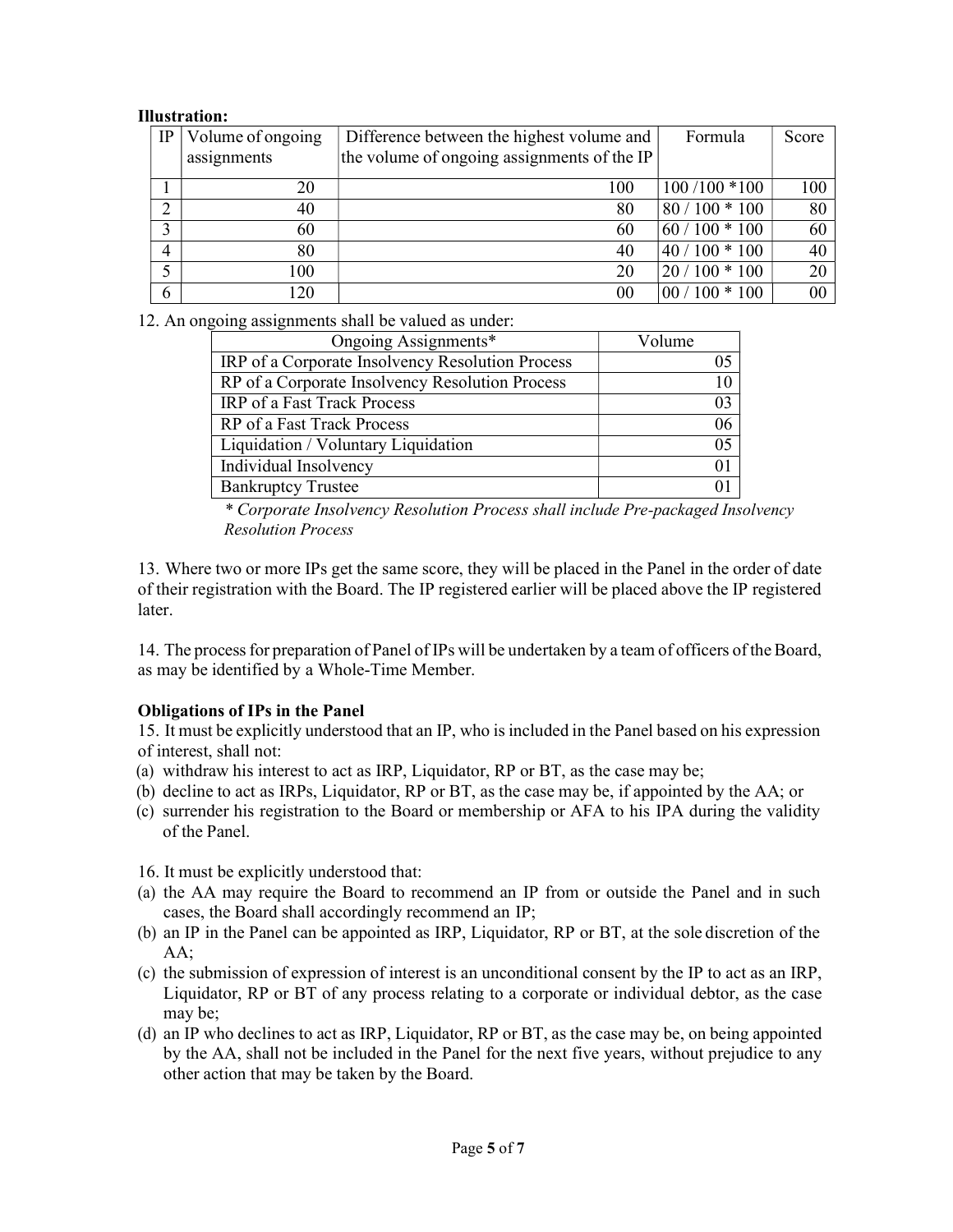## Application

17. These Guidelines shall come into effect for appointments as IRP, Liquidator, RP and BT from July 1, 2022.

18. These Guidelines have been issued in supersession of the earlier Guidelines [Insolvency Professionals to act as Interim Resolution Professionals, Liquidators, Resolution Professionals and Bankruptcy Trustee (Recommendation) (Second) Guidelines, 2021] issued on December 1, 2021.

\*\*\*